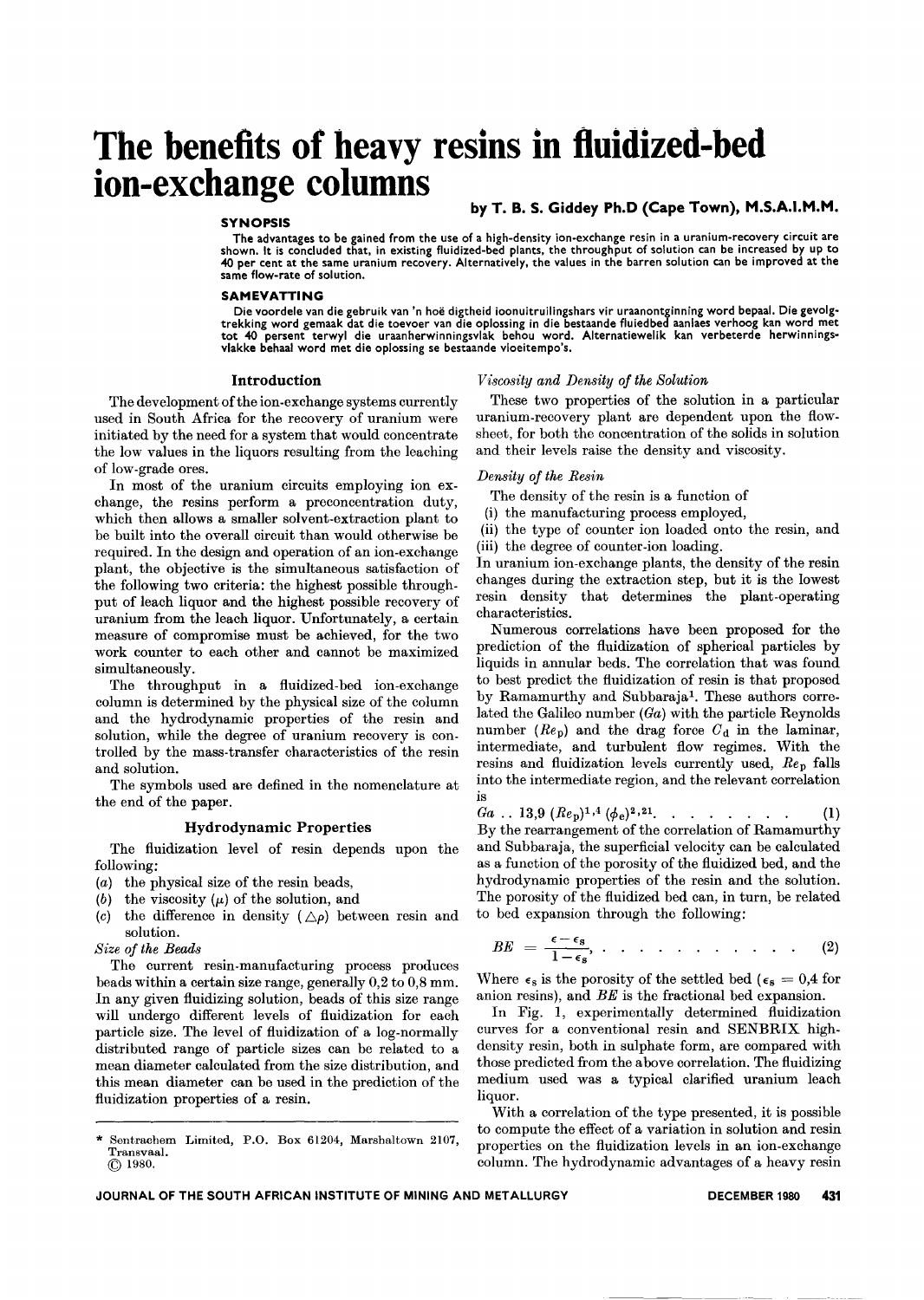

Fig. I-Curves of bed expansion for resins in the sulphate form

are immediately evident from the curves presented in Fig. 1.

If the constraint on the upper limit of fluidization in a continuous ion-exchange column is a bed expansion of 100 per cent, the replacement of a conventional resin  $(\rho = 1,18)$  with a high-density resin (SENBRIX)  $\rho = 1,32$ ) allows the throughput through a column of a given diameter to be raised by 59 per cent, on the assumption that all the other hydrodynamic properties are held constant. Alternatively, throughput and fluidization can be held constant, while

(i) the viscosity of the solution is increased threefold, or

(ii) the density of the solution is increased by  $0,13$ , or

(iii) the mean diameter of the beads is reduced by 33 per cent.

A marginal change in all three of the above achieves the same result.

In terms of hydrodynamics, a high-density resin provides greater design and operating flexibility. In certain circumstances (e.g., in solutions of high density or viscosity), continuous ion exchange can be achieved only with denser resins.

#### **Mass Transfer**

The extraction and recovery of uranium from a leach liquor depend upon high levels of mass transfer from solution to resin in the loading step, and from resin to solution during the elution. If recovery and throughput are to be maximized simultaneously, the mass-transfer rates must be high.

The rate-controlling step between the uranium in the solution and that on the resin exists either in diffusion of the charged molecule across a postulated Nernst film surrounding the resin bead (film-diffusion control), or diffusion within the pore structure of the bead (particlediffusion control). The driving force causing the mass transfer is the concentration gradient between solution and resin.

Film Diffusion

According to the resistance concept (of Treyball), the rate of exchange is a function of the mass-transfer coefficient, the area for mass transfer, and the concentration gradient across the film. It can be expressed as

Rate =  $Ka (Cf - C^*)$ . . . . . . . . .  $(3)$ In general, film diffusion controls when concentrations in the solution phase are low. In the operation of continuous ion-exchange for the extraction of uranium, film control occurs in probably all but the bottom stage of a column being fed with a liquor that has a uranium tenor of 0.25  $g/L$ . At lower tenors, all the stages are controlled by film diffusion.

Naturally, the thickness of the liquid film surrounding the resin bead determines the distance through which diffusion has to take place. This thickness is, in turn, dependent upon the shear forces around the bead, which, again, depend upon the hydrodynamic conditions under which the exchange is operated. The mass-transfer coefficient is a measure of all these interrelated factors, and is thus correlated in equations of the following type:

 $Sh = c (Re)^{\frac{1}{2}} (Sc)^{\frac{1}{3}}$  . . . . . . . . . . (4) Particle Diffusion

Particle diffusion is controlled by the net rate of movement of the uranyl and sulphate molecules within the pores of the resin beads. The movement rate or diffusivity of the molecules depends upon the pore-size distribution within the resin beads, and, if this remains constant from one resin to another, so too will the diffusivity remain constant.

The area through which the molecules have to migrate within the resin influences the overall rate of the reaction; the smaller the area, the quicker will they reach their destination. Thus, the rate of exchange controlled by particle diffusion can simplistically be predicted by

$$
Rate = \frac{D_p}{r^2} (C^* - C_s) \quad . \quad . \quad . \quad . \quad . \quad . \tag{5}
$$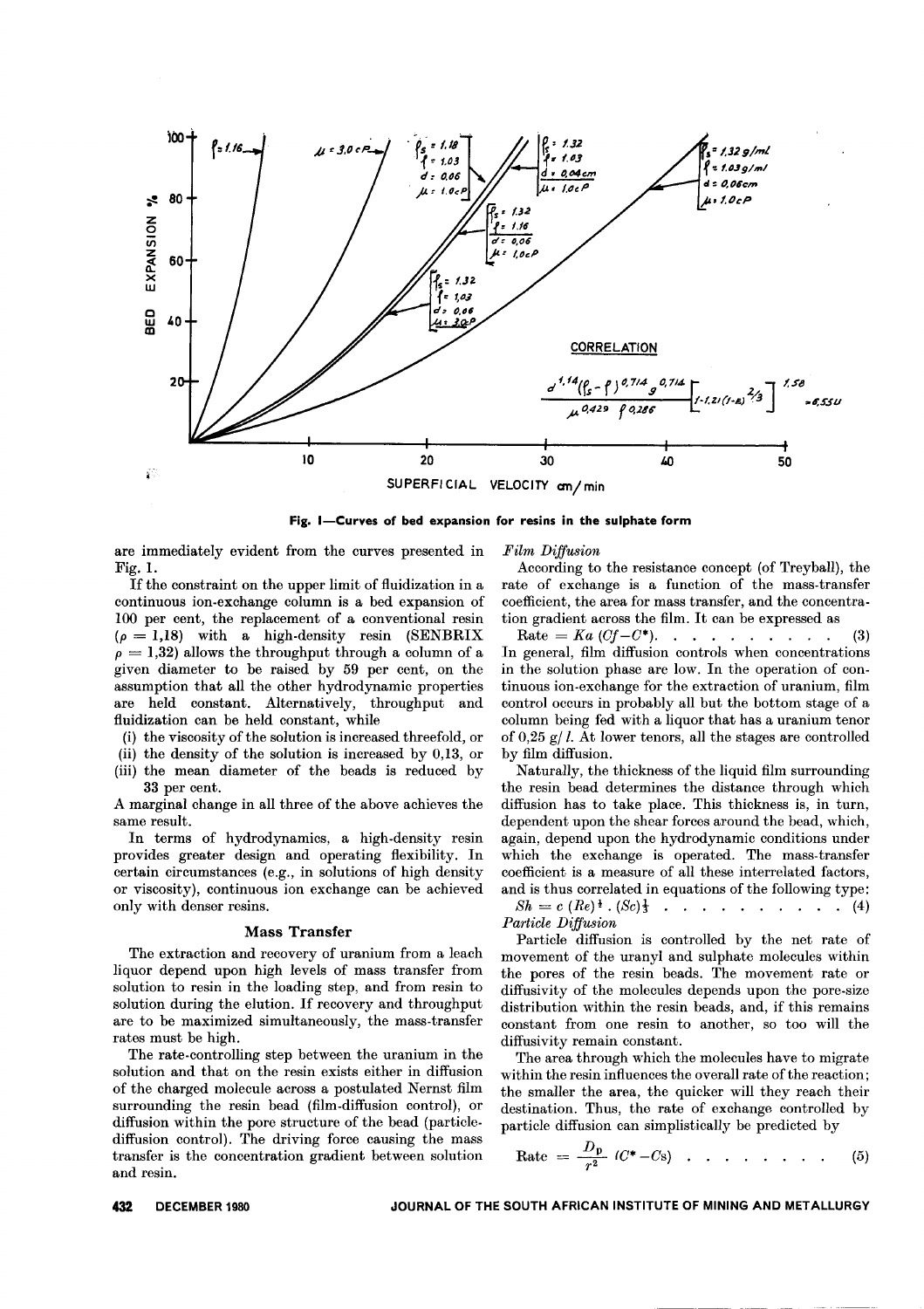Particle diffusion controls the overall exchange rate only when film diffusion occurs rapidly. Consequently, this rate-controlling step applies when the concentration of the solution is high, as it is during the elution of resin. All stages in a continuous ion-exchange elution column would operate under conditions of particle-diffusion control.

### Kinetics

In addition to the factors that control the rate of mass transfer, the effect of the mean particle size on the kinetics of the loading and elution steps has also to be considered. For film-diffusion control, rearrangement of equation (4) shows that the mass-transfer coefficient is inversely proportional to the diameter of the resin bead. A reduction in mean bead size therefore increases the mass-transfer coefficient and the rate of the reaction, all other factors remaining constant. However, if the mean diameter of the bead is reduced, the total area for mass transfer in a given volume of resin is increased. Calculation shows that the ratio of the areas for different bead diameters varies inversely with the ratio of the diameters, i.e.

$$
\frac{A_2}{A_1} = f \frac{(d_p)}{(d_p)}
$$

Fig. 2 shows the effect of area on the rate of a kinetic curve controlled by film diffusion. For a decrease of 33 per cent in mean bead diameter, a 50 per cent increase in rate (film-diffusion control) is achieved.

The increase in kinetic reactions under particlediffusion control that results from a reduction in the mean diameter of the bead is greater even than was calculated for film control, for the variation is now a function of the square of the bead diameter. Thus, from equation (5),

$$
\frac{R_2}{R_1} = \frac{(d_p)^2}{(d_{p_0})^2} \quad . \quad . \quad . \quad . \quad . \quad . \quad . \quad . \tag{7}
$$

The two curves showing elution rate in Fig. 2 demonstrate the advantage gained from a reduction of 33 per cent in mean bead diameter.

#### Operation of the column

One of the major benefits in the use of a high-density resin is attained when it is used to replace the conventional resin in an existing continuous ion-exchange plant. Should the desire be to improve the recovery of uranium by a reduction in the tenor of the barren solution while maintaining the plant throughput, the mean bead size of a heavy resin can be reduced. As shown in Fig. 1, the same fluidization and throughput are attained with a mean bead size that is 33 per cent smaller.

By the use of existing models for the exchange



Fig. 2-Effect of resin bead size on the loading and elution of  $U_3O_8$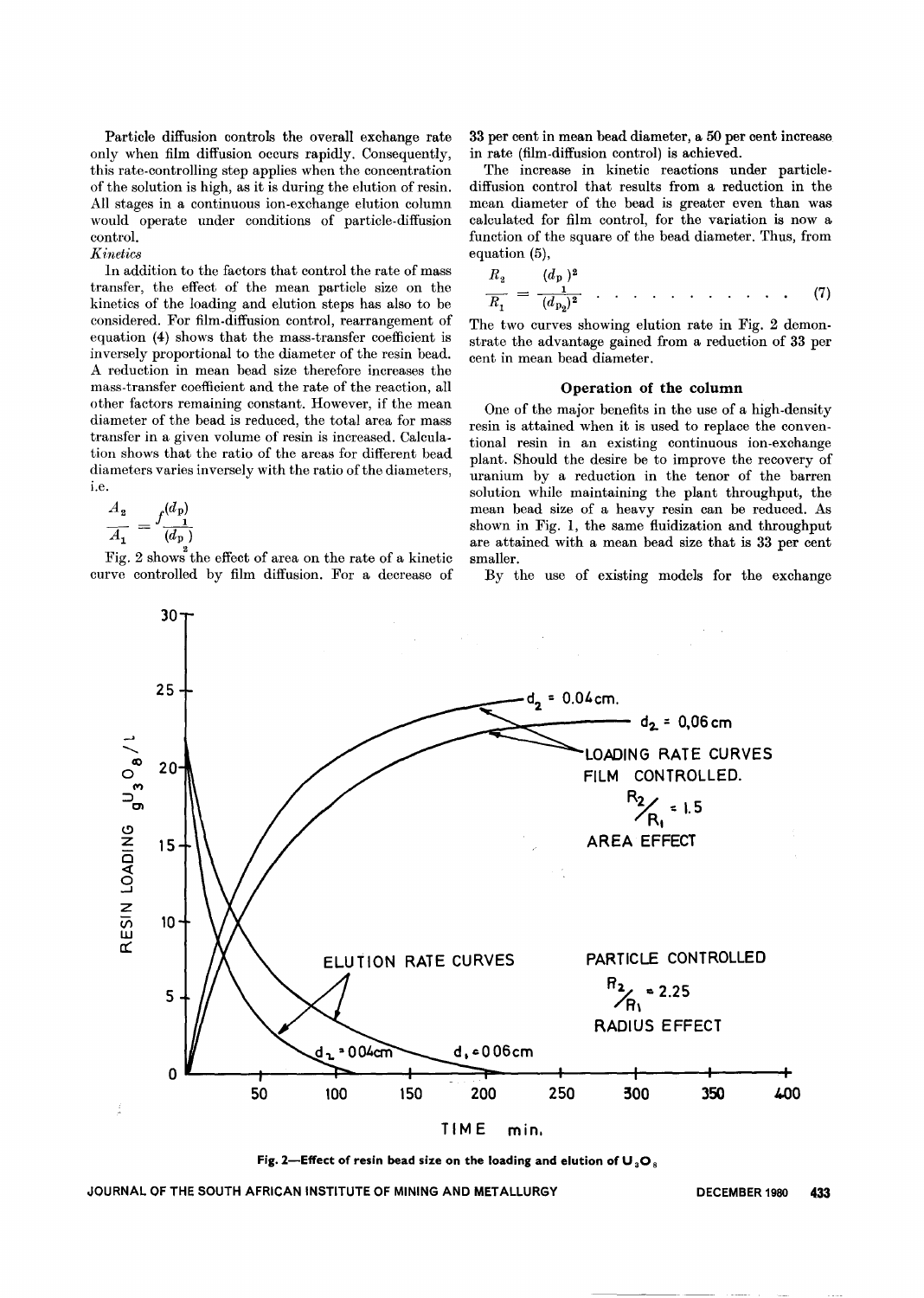



occurring in the loading and elution columns of a continuous ion-exchange operation, the composition of the eluted resin and the concentration of the barren solution can be calculated. This was done for the data given in Table 1. Certain advantages that accrue from a reduction in the size of the resin beads are immediately obvious from the curves in Fig. 2.

|--|--|

DATA FOR THE CALCULATION OF VALUES ON ELUTED RESIN AND IN BARREN SOLUTION

| Loading column                                  | 7 stages                           |
|-------------------------------------------------|------------------------------------|
| Elution column                                  | 7 stages                           |
| $\mathrm{U}_3\mathrm{O}_8$ in pregnant solution | $0.25$ g/l                         |
| $UsOs$ on resin                                 | 20 g/l                             |
| Bed expansion                                   | $100$ per cent                     |
| Contact time (loading)                          | 62 min per stage                   |
| Contact time (elution)                          | 144 min for 7 stages               |
| Flow-rate of pregnant solution                  | $0,276 \; \rm{m}^3/\rm{m}^2$ , min |
| Eluant                                          | 10 per cent $H_{2}SO_{4}$          |
|                                                 |                                    |

In the elution column, where the total contacting time with the resin is 144 min, smaller resin beads would be completely stripped of  $U_3O_8$ , as opposed to the residual  $1,2 \text{ g/l}$  on conventional resin beads. This lower eluted value immediately results in a reduced tenor in the barren solution because of the more favourable equili-

TABLE 11 RESULTS OF CIX COMPARISON

|                                   | Conventional resin | High density resin |
|-----------------------------------|--------------------|--------------------|
| Mean bead size (cm)               | 0.06               | 0.04               |
| Relative elution rate             | 1.00               | 2.25               |
| Relative loading rate             | 1.00               | 1,50               |
|                                   |                    |                    |
| $U_3O_8$ on eluted<br>resin (g/l) | 1.20               | 0.00               |
| $U_3O_8$ in barren                |                    |                    |
| solution $(g/l)$                  | 0.0101             | 0.0025             |
|                                   |                    |                    |

brium that now exists at the top of the loading column. This factor, coupled with the better kinetics that are also being achieved in each stage of the loading column, means a further improvement in the barren solution. Based on a mathematical computation, the expected results are summarized in Table H.

In Fig. 3, the values in the barren solution for the ion-exchange train outlined in Table I are given as a function of the throughput ratio. It was assumed that the upper limit of plant operation is a bed expansion of lOO per cent.

The curves presented in Fig. 3 show that a careful choice of the mean bead diameter of a high-density resin for use in continuous ion exchange can result in im